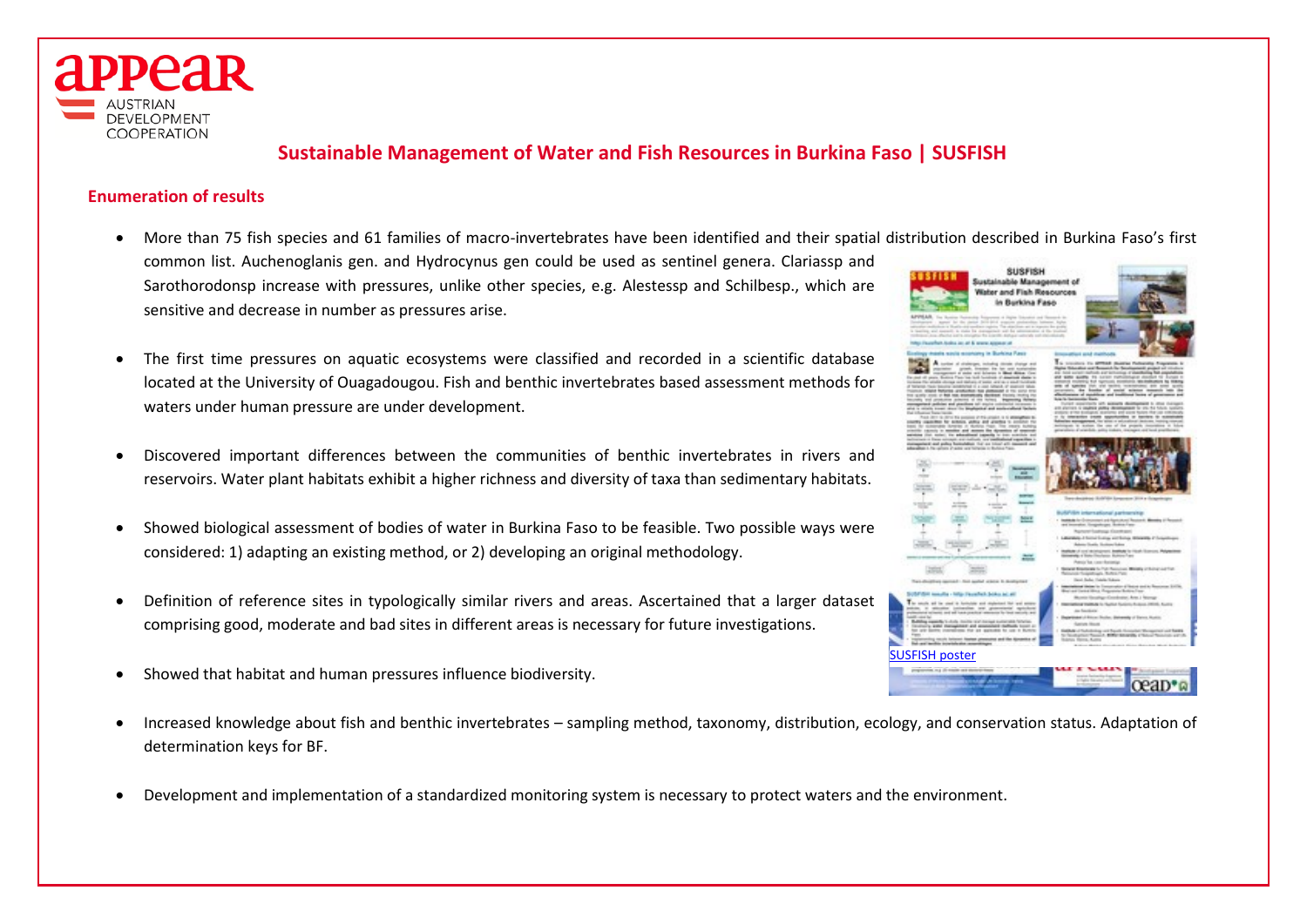

- A national metadatabase with information on fish, fisheries and aquatic environment is developed: virtual and physical databases and libraries were identified. A minimum of 205 references were recorded, covering fish, fisheries, legislation, gender, aquatic biodiversity and red lists of fish and macroinvertebrates. More than 13 000 individual fish were sampled and stored.
- Adequate biological assessment methods enabling policy makers and managers to enforce appropriate management plans will help to raise public awareness for the protection of water sources.
- An official (IUCN red) list of fish species and invertebrates and a national database of metainformation on existing biophysical characteristics of fisheries, the diversity and conservation status of fish species and benthic invertebrates, the pressures on fish populations and methods of water assessment based on fish and macro invertebrates are under development.
- The population of direct fisheries stakeholders is estimated at about 32,700 persons (14% are women and 82 % men), 3,000 fishmongers (54% are woman). Between groups of stakeholders some disparities in the access to fish resources are noticeable: man vs. women, allochthon vs autochthons, youth vs. elderly. As a consequence preliminary results show unequal representation in decision-making committees and restricted access to information about laws, regulations and rights in the fisheries among those groups of society.
- The SUSFISH project aimed to integrate gender issues at all stages of research. This approach required new networks, new forms of cooperation to accord equal status to both genders, and target women explicitly as important actors. During the reporting period the project team decided to focus on this challenge and to use gender sensitivity in order to contribute to a better understanding of social practice, complex interrelations of power relations and strategies of inclusion and exclusion in the fisheries and water sectors.
- The results of social science research show first, that macro-level policies and legislation are not known at regional and local levels. The national organization in charge of fisheries is unknown as well because no tangible activity is undertaken in the field or to target the direct stakeholders. The field police fisheries officers (foresters) are not inclined to work on fisheries in the areas of monitoring, surveillance and control. As a result, prohibited fishing methods are increasingly used. Second, both "republican" e.g. European democratic, and traditional institutions make relatively important contributions to the governance of water and fish resources. But the two systems have to be harmonized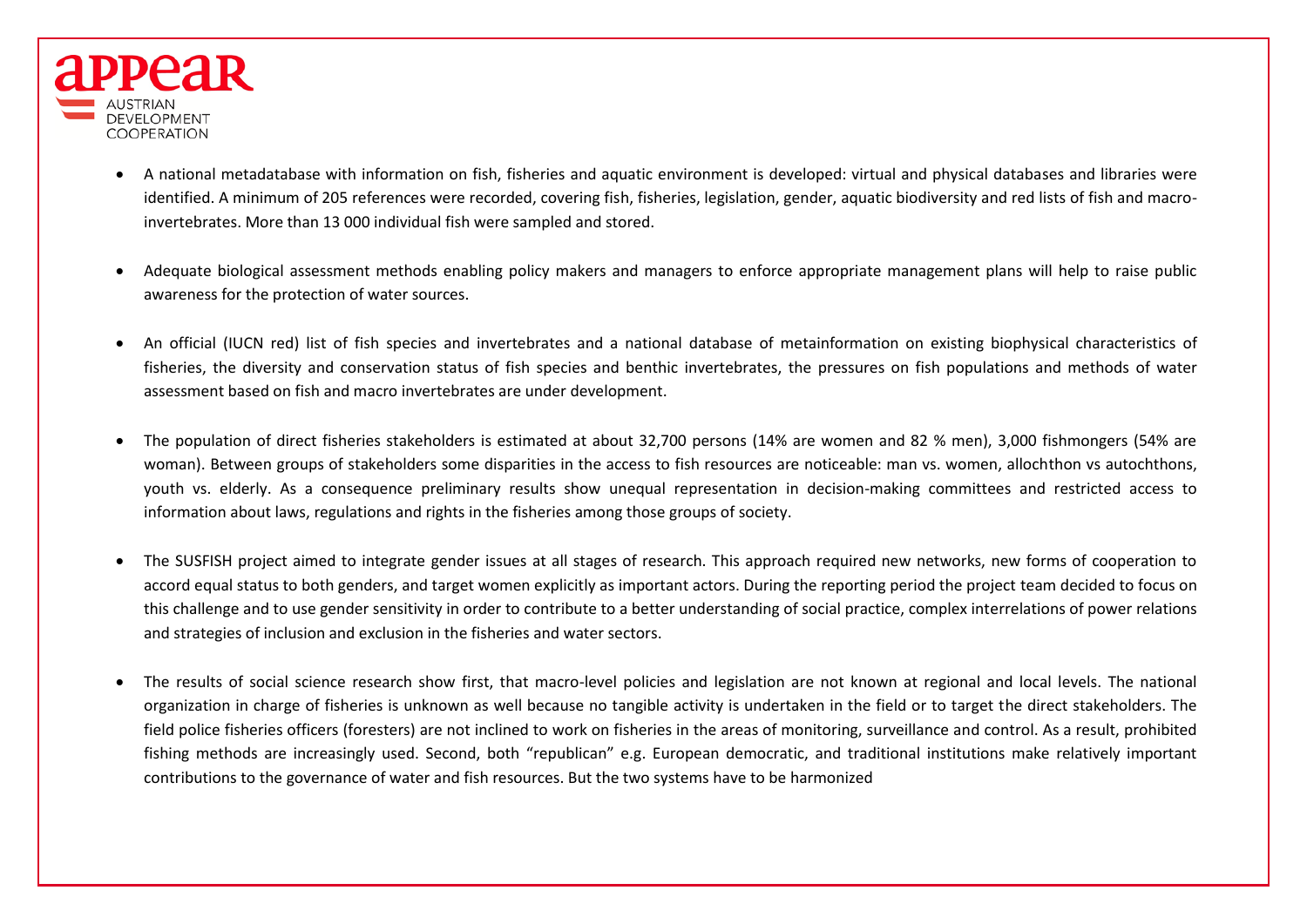

- Fisheries management report submitted to the government (e.g. fisheries undertakings and their negative consequences like stocking are not known at regional, provincial and local level, meaning that an adjustment of policies, legislation and institutions must be undertaken towards sustainability in fisheries management).
- The stakeholders are organized in familial units of production and processing, and organized in local, provincial, regional and national association.
- Strategy for the integration of gender in the fisheries and water management was developed and submitted to the ministry (e.g. role of men and women in fisheries and fish processing, economic activities of women like loans to fisherman, trading).
- Women who fish and process fish earn 464,966.67 F (709 Euros) per year, which represents 84.5% of their total income. More than half of the money is used to feed the family. Women involvement in fisheries contributes to improving the diet quality and especially to reduce the number months where the household is in food insecurity.
- For the first time SUSFISH analysed the income situation in fisheries. Fishermen have usually several economic activities, from fishing a fisherman earns about 7.7 Euros/day.
- Poor hygienic conditions surround fish products. Consequently at microbiological level, Staphylococcusaureusis abundant mainly on smoked fish, faecal coliforms and fungus. We also found Shigellasp., E. coli, and Salmonella sp. in some fish. Fried and toasted fish were not contaminated by parasites, but we noticed a massive presence of Mucidae larva on smoked fish, trematoda and some nematoda on fresh fish.
- Biological, social and economic implications due to the creation of reservoirs.
- Two dualistic frames are met in the management of natural resources: the republican system that is legal and the traditional one that is legitimised.
- Strengthening cooperation between partners institutions within Burkina and International (e.g. Benin, Ivory Coast, Belgium, France CIRAD, USA and Austria)
- We observed that in Burkina Faso, fish intake contributes to improving food and nutrition security. Income from fish sales also helps improve the household food and nutrition security.